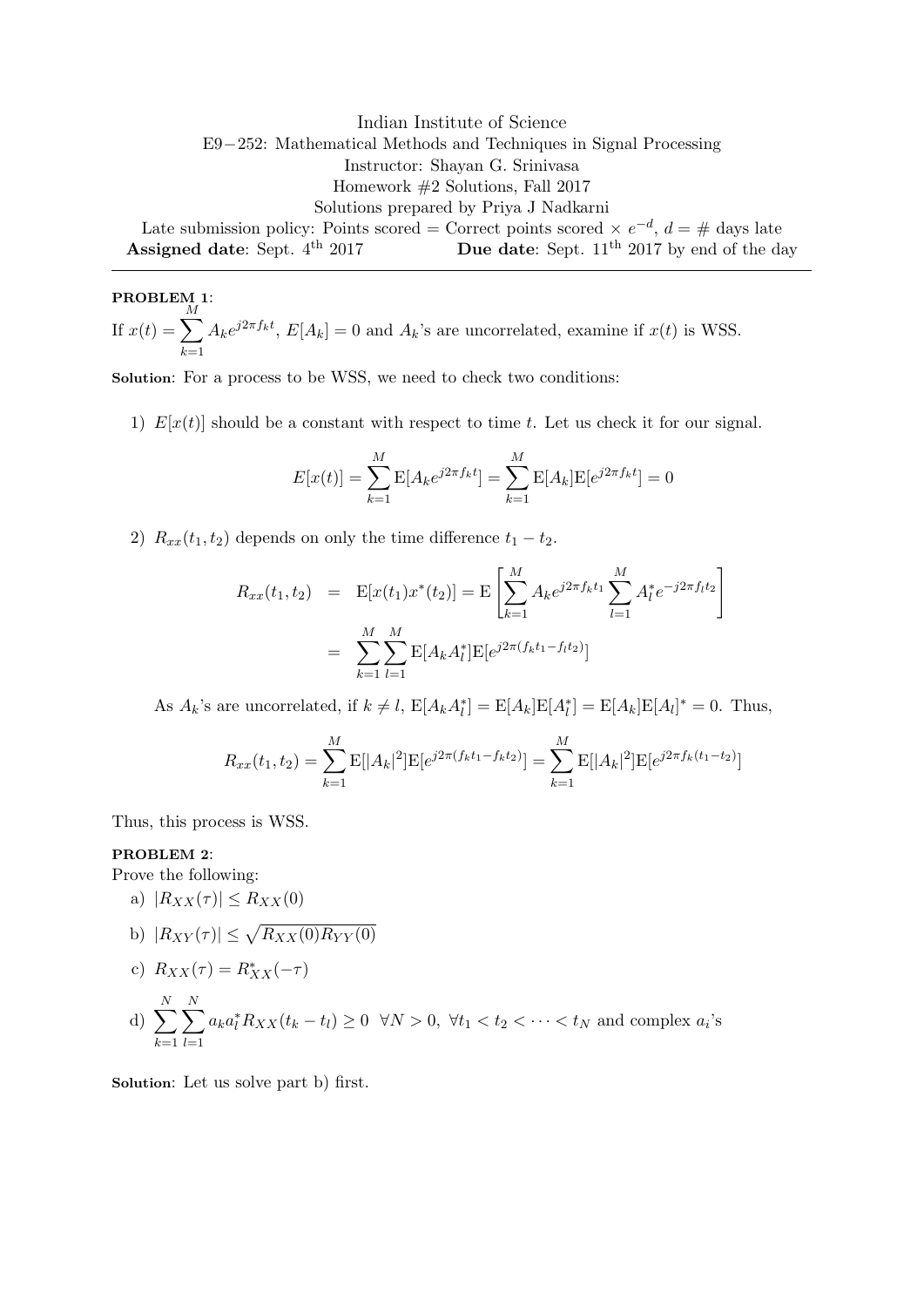$$
E[|x(t) - \alpha y(t - \tau)|^2] \ge 0
$$
  
\n
$$
E[|x(t)|^2] + |\alpha|^2 |y(t - \tau)|^2 - \alpha^* x(t)y^*(t - \tau) - \alpha x^*(t)y(t - \tau)] \ge 0
$$
  
\n
$$
R_{xx}(0) + |\alpha|^2 R_{yy}(0) - \alpha^* R_{xy}(\tau) - \alpha R_{xy}^*(\tau) \ge 0
$$
  
\ndifferentiating w.r.t  $\alpha^*$ ,  $\alpha R_{yy}(0) - R_{xy}(\tau) = 0 \Rightarrow \alpha = \frac{R_{xy}(\tau)}{R_{yy}(0)}$   
\nThus,  $R_{xx}(0) + |\frac{R_{xy}(\tau)}{R_{yy}(0)}|^2 R_{yy}(0) - \frac{R_{xy}(\tau)}{R_{yy}(0)} R_{xy}^*(\tau) - \frac{R_{xy}^*(\tau)}{R_{yy}^*(0)} R_{xy}(\tau) \ge 0$   
\n
$$
R_{xx}(0)R_{yy}(0) \ge |R_{xy}(\tau)|^2
$$
  
\n
$$
|R_{xy}(\tau)| \le \sqrt{R_{xx}(0)R_{yy}(0)}
$$

- a) This result is obtained by substituting  $y = x$  in part b)
- c)

$$
R_{xx}^*(-\tau) = \mathbf{E}[x(t)x^*(t-\tau)]^* = \mathbf{E}[x^*(t)x(t-\tau)]
$$
  
=  $\mathbf{E}[x(t)x^*(t-\tau)] = R_{xx}(\tau)$ 

d) Let  $x(t)$  denote a WSS process. Consider  $y(t) = \sum$ N  $k=1$  $a_kx(t_k-t).$ 

$$
\mathcal{E}[|y(t)|^2] \ge 0 \Rightarrow \mathcal{E}[\sum_{k=1}^N a_k x(t_k - t) \sum_{l=1}^N a_l^* x^*(t_l - t)] \ge 0
$$
  

$$
\sum_{k=1}^N \sum_{l=1}^N a_k a_l^* \mathcal{E}[x(t_k - t) x^*(t_l - t)] \ge 0
$$
  

$$
\sum_{k=1}^N \sum_{l=1}^N a_k a_l^* R_{xx}(t_k - t_l) \ge 0
$$

## PROBLEM 3:

a) Only one of the switches  $S_1$ ,  $S_2$  and  $S_3$  is active at a time.  $S_1$  closes twice as fast as  $S_2$ .  $S_2$  closes twice as fast as  $S_3$ . The signals are distributed normally as follows:

$$
A \sim \mathcal{N}(-1, 4), B \sim \mathcal{N}(0, 1)
$$
 and  $C \sim \mathcal{N}(1, 4)$ 



Figure 1: Switch

i) What is  $P(X \leq 1)$ ?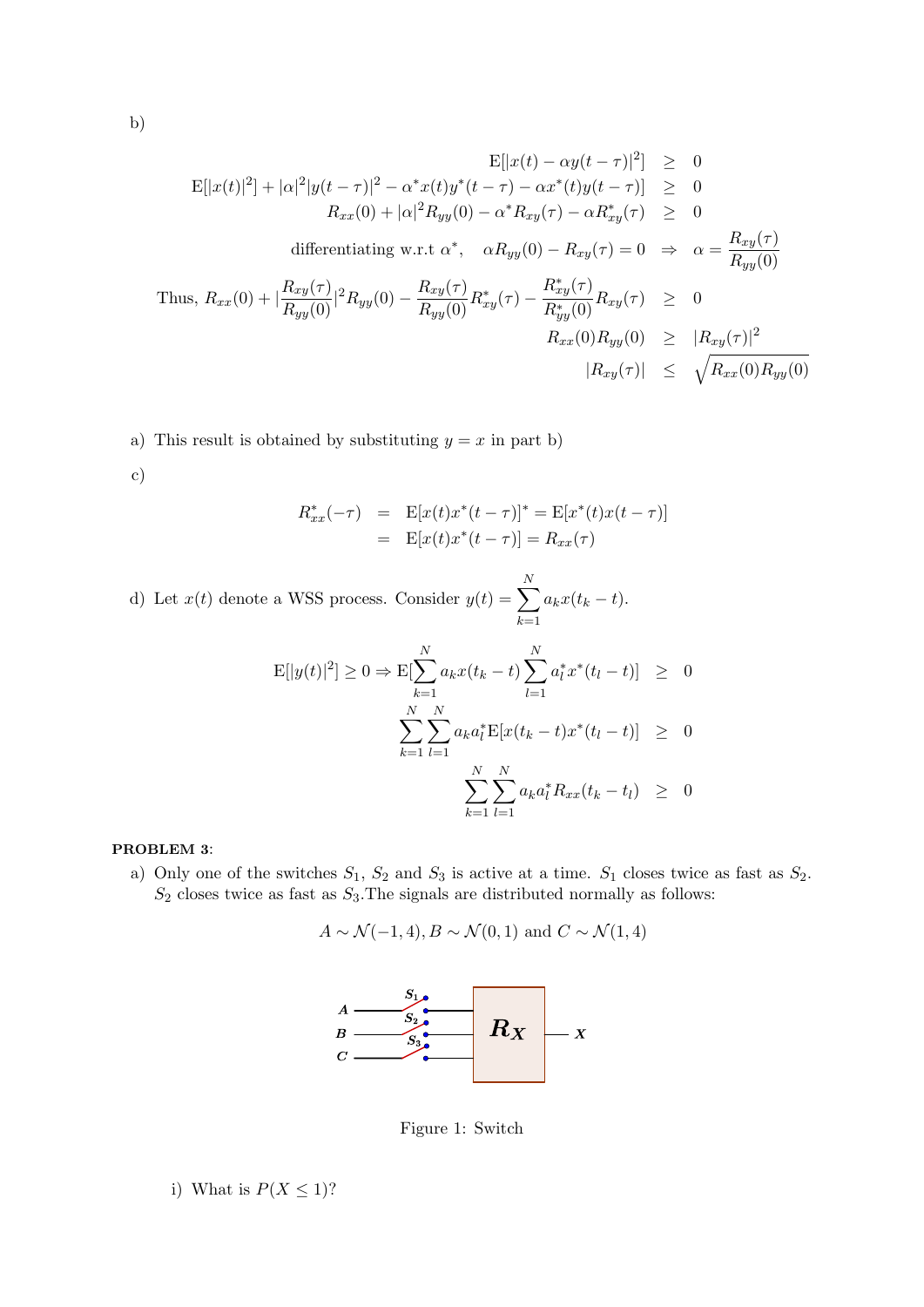- ii) Given  $X > -1$ , which signal is most likely transmitted?
- b) There are two roads from A to B and two roads from B to C. Each of the four roads have probability p of being blocked by snow independently of all the others. What is the probability of an open road from A to C?

## Solution:

a) 
$$
P(X \le 1) = \sum_{i=1}^{3} P(X \le 1 | S_i \text{ is active}) P(S_i \text{ is active}).
$$
\n
$$
\int P(A \le 1) \quad i = 1
$$

$$
P(X \le 1 | S_i \text{ is active}) = \begin{cases} P(A \le 1) & i = 1 \\ P(B \le 1) & i = 2 \\ P(C \le 1) & i = 3 \end{cases} \tag{1}
$$

Computing the CDF for a variable M having normal distribution  $\mathcal{N}(\mu, \sigma^2)$ :

$$
P(M \le b) = \int_{-\infty}^{b} \frac{1}{\sqrt{2\pi\sigma^2}} e^{-\frac{(m-\mu)^2}{2\sigma^2}} dm
$$

Considering  $y = \frac{m-\mu}{\sigma}$  $\frac{d\sigma}{d\sigma}$ , we obtain  $dy = \frac{dm}{\sigma}$  $\frac{dm}{\sigma}$  and limits change to  $-\infty$  and  $b' = \frac{b-\mu}{\sigma}$ σ

$$
P(M \le b) = \int_{-\infty}^{b'} \frac{1}{\sqrt{2\pi}} e^{-y^2/2} dy = P(Y \le b' = \frac{b-\mu}{\sigma}) \text{ where } Y = \frac{M-\mu}{\sigma}
$$

Thus, let Y be a random variable having standard normal distribution  $\mathcal{N}(\mu, \sigma^2)$ .

$$
P(A \le 1) = P(Y \le (1 - (-1))/2) = P(X \le 1) = 0.8413
$$
  
\n
$$
P(B \le 1) = P(Y \le (1 - 0)/1) = P(X \le 1) = 0.8413
$$
  
\n
$$
P(C \le 1) = P(Y \le (1 - (1))/2) = P(X \le 0) = 0.5
$$

Similarly, for (ii),

$$
P(A \le -1) = P(Y \le (-1 - (-1))/2) = P(X \le 0) = 0.5 \Rightarrow P(A > -1) = 0.5
$$
  
\n
$$
P(B \le -1) = P(Y \le (-1 - 0)/1) = P(X \le -1) = 0.1587 \Rightarrow P(B > -1) = 0.8413
$$
  
\n
$$
P(C \le -1) = P(Y \le (-1 - (1))/2) = P(X \le -1) = 0.1587 \Rightarrow P(C > -1) = 0.8413
$$

The CDF for standard normal distribution is obtained from the table. Now,  $P(S_1 \text{ is active})$ :  $P(S_2 \text{ is active})$ :  $P(S_3 \text{ is active}) = 4:2:1$  $\Rightarrow$   $P(S_1$  is active) = 4/7,  $P(S_2$  is active) = 2/7 and  $P(S_3$  is active) = 1/7.

$$
P(X \le 1) = (4/7) \times 0.8413 + (2/7) \times 0.8413 + (1/7) \times 0.5 = 0.7925
$$
  

$$
P(X \le -1) = (4/7) \times 0.5 + (2/7) \times 0.1587 + (1/7) \times 0.1587 = 0.3537 \Rightarrow P(X > -1) = 0.6463
$$

When  $X > -1$ , the signal which was most likely to be transmitted is computed based on aposteriori probability,

$$
P(X = A|X > -1) = \frac{P(X > -1|X = A)P(X = A)}{P(X > -1)} = \frac{0.5 \times \frac{4}{7}}{0.6463} = 0.4421
$$
  
\n
$$
P(X = B|X > -1) = \frac{P(X > -1|X = B)P(X = B)}{P(X > -1)} = \frac{0.8413 \times \frac{2}{7}}{0.6463} = 0.3719
$$
  
\n
$$
P(X = C|X > -1) = \frac{P(X > -1|X = C)P(X = C)}{P(X > -1)} = \frac{0.8413 \times \frac{1}{7}}{0.6463} = 0.1859
$$

Thus, the most likely transmitted signal is A.